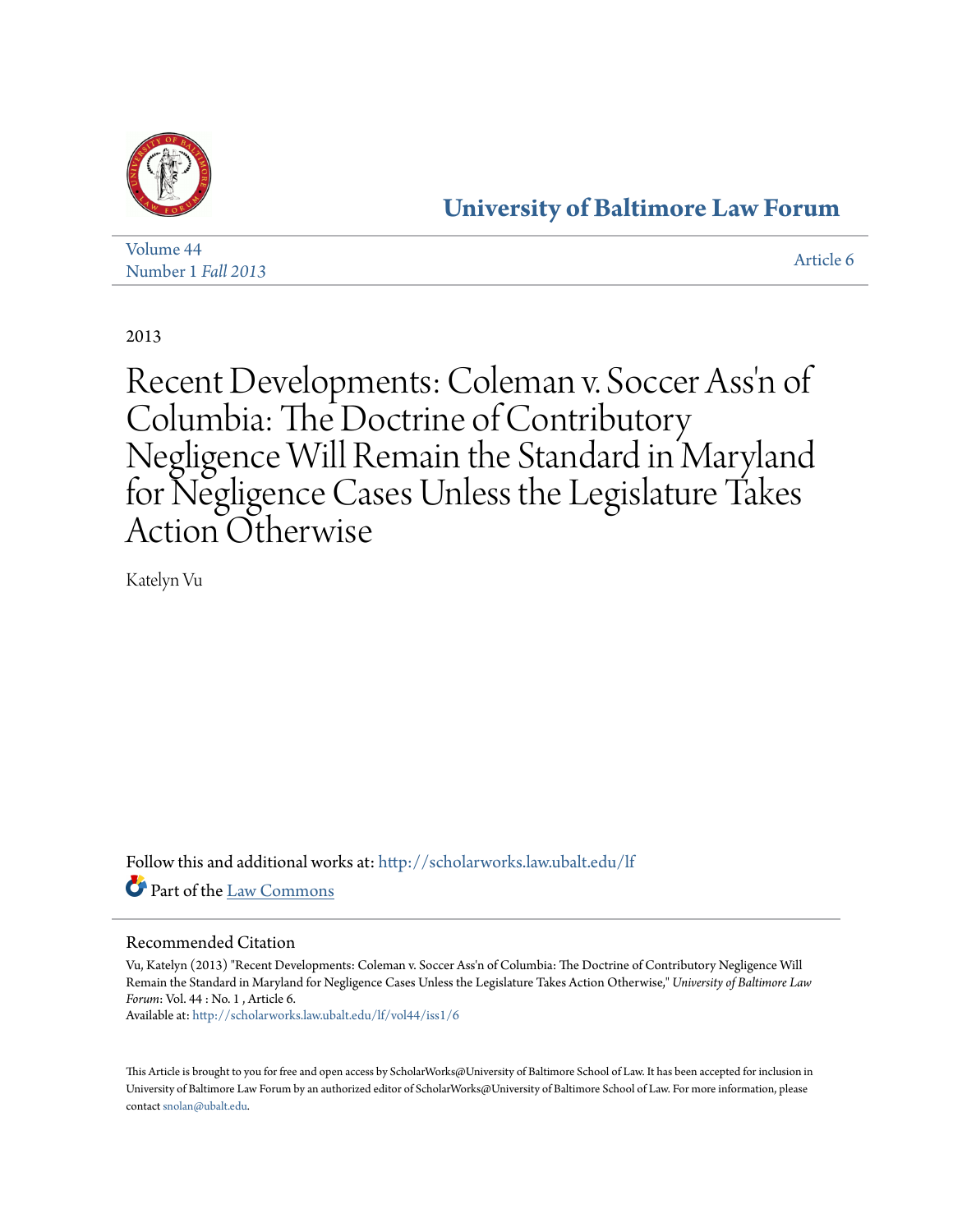## *COLEMAN V. SOCCER ASS'N OF COLUMBIA:* THE DOCTRINE OF CONTRIBUTORY NEGLIGENCE WILL REMAIN THE STANDARD IN MARYLAND FOR NEGLIGENCE CASES UNLESS THE LEGISLATURE TAKES ACTION OTHERWISE.

## By: Katelyn Vu

The Court of Appeals of Maryland reafftrmed the doctrine of contributory negligence. *Coleman* v. *Soccer Ass 'n of Columbia,* 432 Md. 679, 685, 69 A.3d 1149, 1152 (2013). The court added that although it has the power to judicially abrogate the common law, it is reluctant to make changes that are contrary to the state's public policy set forth by the Maryland General Assembly. *Coleman,* 432 Md. at 691, 69 A.3d at 1156. .<

On August 19,2008, James Coleman ("Coleman") suffered injuries while coaching youth practice for the Soccer Association of Columbia ("SAC"), in Howard County, Maryland. During the practice, Coleman went to retrieve a ball from one of the soccer goals and jumped up to hang from the goal's crossbar. The goal was unanchored to the ground and fell on top of him. As a result, Coleman suffered several facial injuries which resulted in three metal plates being inserted into his face.

Coleman sued SAC for negligence in the Circuit Court for Howard County. Coleman proffered a jury instruction on comparative negligence, but the judge refused his request and instructed the jury on contributory negligence. The jury found that SAC was negligent, and that SAC's negligence caused Coleman's injuries. However, the jury further found that Coleman was negligent as well, and that his negligence also contributed to his injuries. Applying the doctrine of contributory negligence, the court barred Coleman from any recovery, entering judgment in favor of SAC. Before briefing and oral argument in the Court of Special Appeals of Maryland, the Court of Appeals of Maryland granted certiorari to consider whether the doctrine of contributory negligence should be upheld.

The court began its analysis by examining the common law doctrine of contributory negligence. *Coleman,* 432 Md. at 685,69 A.3d at 1152. Under the doctrine of contributory negligence, a plaintiff who contributes to his or her injury by his or her own negligence is barred from all recovery. *Id.*  (citing *Irwin* v. *Sprigg,* 6 Gill. 200, 205 (1847)). The standard of contributory negligence was initially adopted at a time when courts were concerned about plaintiff-minded juries awarding sums large enough to suppress newly developing industries. *Coleman,* 432 Md. at 686, 69 A.3d at 1153 (citing *Harrison* v. *Montgomery Cnty. Ed. of Educ.,* 295 Md. 442, 450, 456 A.2d 894, 898 (1983)). The standard of contributory negligence was also adopted to prevent courts from assisting a wrongdoer in recovering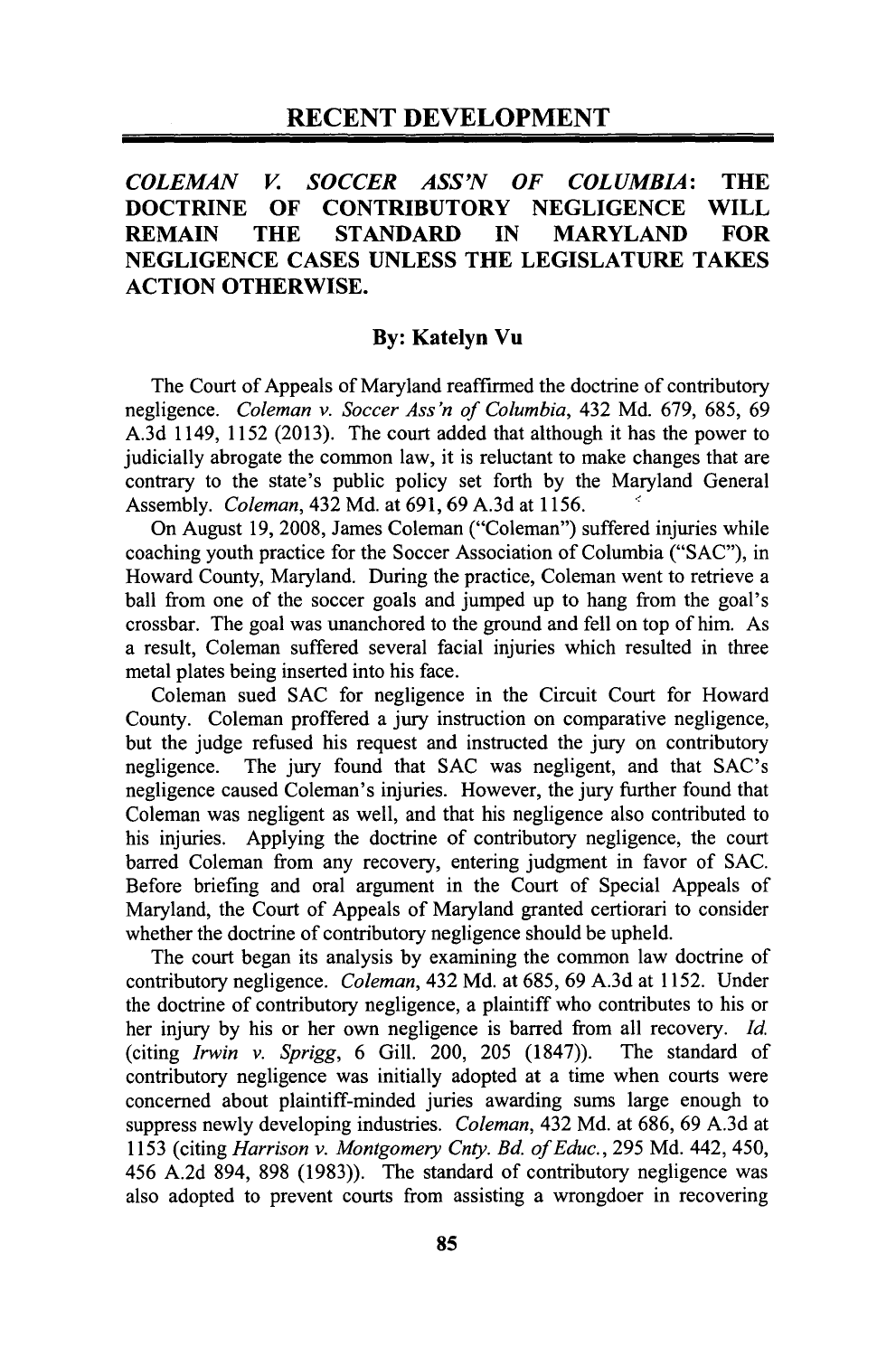damages for injuries to which the wrongdoer had contributed. *Coleman, 432*  Md. at 686-87, 69 A.3d at 1153 (citing *Harrison,* 295 Md. at 450,456 A.2d at 898). The court then affirmed that the contributory negligence standard was the valid standard governing negligence cases in Maryland, and that any change in the standard was for the legislature to decide. *Coleman,* 432 Md. at 686,69 A.3d at 1152 (citing *Harrison,* 295 Md. at 463, 456 A.2d at 905).

The court noted that the declaration of Maryland's public policy is generally a function of the Maryland General Assembly. *Coleman,* 432 Md. at 689,69 A.3d at 1155 (citing *Harrison,* 295 Md. at 459,456 A.2d at 903). More importantly, the court indicated that it was particularly reluctant to change a common law rule that is contrary to the state's public policy set forth by the legislature. *Coleman,* 432 Md. at 690, 69 A.3d at 1155 (citing *Harrison,* 295 Md. at 459, 456 A.2d at 903). The abrogation of contributory negligence additionally requires the substitution of an alternative standard. *Coleman,* 432 Md. at 688, 69 A.3d at 1154 (citing *Harrison,* 295 Md. at 454- 55, 456 A.2d at 900-01). The court stated that the decision of which alternative standard to adopt was a matter of public policy, and therefore was a decision for the legislature. *Coleman,* 432 Md. at 688, 69 A.3d at 1154 (citing *Harrison,* 295 Md. at 454-55,456 A.2d at 900-01).

The court proceeded to review the trend in other jurisdictions that adopted comparative negligence as a replacement for contributory negligence. *Coleman,* 432 Md. at 688-89, 69 A.3d at 1154 (citing *Harrison,* 295 Md. at 453, 456 A.2d at 899). As of 1983, the last time the court addressed the issue of comparative negligence, thirty-nine states had adopted the comparative negligence standard. *Coleman,* 432 Md. at 688, 69 A.3d at 1154 (citing *Harrison,* 295 Md. at 453, 456 A.2d at 899). The court pointed out that of those states, thirty-one had adopted the doctrine by statue. *Coleman,* 432 Md. at 688, 69 AJd at 1154 (citing *Harrison,* 295 Md. at 453, 456 A.2d at 899).

The court then considered the significance of the General Assembly's repeated failure to enact bills seeking to change the contributory negligence standard. *Coleman,* 432 Md. at 693, 69 A.3d at 1157. From 1966 to 1982, twenty-one bills were proposed to the Maryland legislature, none of which were enacted. *Id.* (citing *Harrison,* 295 Md. at 462, 456 A.2d at 904). The court emphasized that the legislature's repeated failure to enact bills seeking to change the common law doctrine of contributory negligence is a significant indication of the State's current public policy. *Coleman,* 432 Md. at 693, 69 A.3d at 1157.

The dissent argued that the court was not so bound by the doctrine of *stare decisis* such that it would inhibit the court from judicially abrogating a common law rule that was unsound in modem circumstances. *Coleman, 432*  Md. at 704, 69 A.3d at 1163 (Harrell, J., dissenting). The dissent further stated that because the court created the doctrine of contributory negligence, the court had the duty and responsibility to change it. *Id.* at 702, 69 A.3d at 1162 (Harrell, J., dissenting). Furthermore, the dissent advocated for the